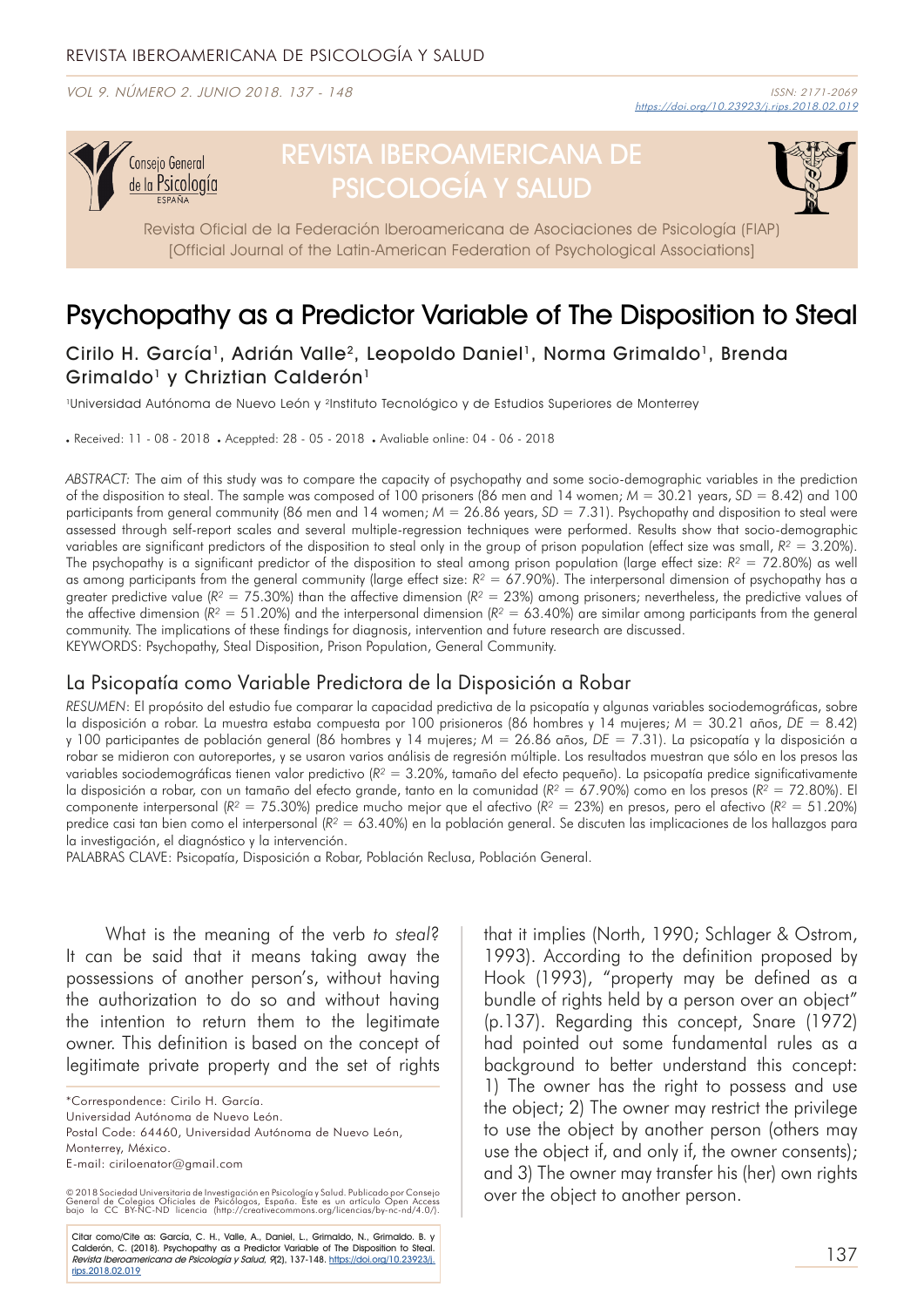The most important theories about the origins of the concept of private property were formulated by Boserup (1965) and Demsetz (1967), and following Acheson (2015) both theories state that "private property stems from scarce resources that are worth defending" (p.29). There is no theft without having initially accepted as legitimate the possession of something by someone. Therefore, probably in the historical social development of mankind, one might think that private property was first legalized and then initiated the possibility of stealing. When property was owned by everyone, in a kind of collective ownership (Sheldon, 1893), no one spoke of theft because nobody felt deprived of something that was inconceivable as their own in individual terms.

Likewise, with the establishment of private property, trade would have logically commenced as a legal means to be able to buy and sell goods and merchandise at a given cost in a socially accepted manner. What was socially accepted was the profit margin involved in any given transaction for it would be considered unfair to gain exorbitant profits under certain circumstances. It is, under these last circumstances, when the State (government) should enter into action in order to regulate such commercial relations. However, the surplus earned in the transaction, regardless of whether or not it is exaggerated, is not considered as theft. Then, the person consents the offeror obtain a profit margin. Therefore, we could conclude that there is only a theft if someone is involuntarily stripped of something and there is a negative absolute balance against the legitimate owner (the owner lost its property); on the other hand, it would be a commercial transaction if a person receives a product or service and, simultaneously, pays an economic cost to the offeror. After all, this conceptual issue is very controvertible and there is no agreement about it (Balkin, 2011; Barnett, 2005).

It is here when it is necessary to elaborate about the severe psychopathological disorder known as psychopathy, a concept to which we will refer in the following lines, adopting the definition proposed by Salvador, Arce, Rodriguez-Diaz, and Seijo (2017): "...the term psychopathy implies an early beginning of a deviant behavioral pattern in relation to what is considered a socially acceptable behavior; this pattern is stable, repetitive, and leads to individual´s social disfunction" (p. 37).

Human interaction occurs in all social contexts, be it formal or informal, for example, family, school, marriage, parties, business or any other social organization. In order for this interaction to happen in a fluid manner, without major or serious setbacks that radically interrupt it, there must be mutual trust between the participants, and this is guaranteed (or, at least, the likelihood of this happening is increased) thanks to the existence of norms, rules, and laws that have been written and accepted by the persons involved in the interaction (Posner, 1997). In addition, there exist implicit moral and religious norms that encourage participants to fulfill their roles and accomplish their tasks in the anticipated way, within an atmosphere of acceptance and predictability. This scenario of successful adaptation to the human social and cultural world is due to effective breeding practices and psycho-socialization processes in which we have grown (Argyle, 2007). Nevertheless, the system may fail with some persons, mainly men. In other words, this tendency to enter into relationships with others with the desire to deceive, to thwart, to defraud, to do physical or psychological harm, using instrumental violence to obtain benefits, is more likely to happen among men (Hare, 1970).

There are some people who go through life affecting and disrupting the lives of other persons, without any signal of remorse or empathy, doing evil, damaging and deceiving their victims. This type of behavior represents the individuals themselves because it is usual for these people to act in that way on a daily basis during their multiple social interactions, that is, they are accustomed to taking advantage of others; excluded from this group of persons are those ones who occasionally keep something that is not their own or that lie very unusually, etc. This kind of antisocial behavior is known as psychopathy and usually occurs among individuals but in varying degrees. Psychopathy is a part of a serious personality disorder that greatly complicates the life and disrupts the harmonious social relationship that is sought in order to achieve happiness and productivity; indeed, people who tend to express this behavior may be considered as a kind of human predators (Kiehl & Hoffman, 2011).

Psychopathy is basically composed of four factors or main dimensions: 1) A specific personality trait, that is, a way of being; 2) A typical mode of social interaction, which was described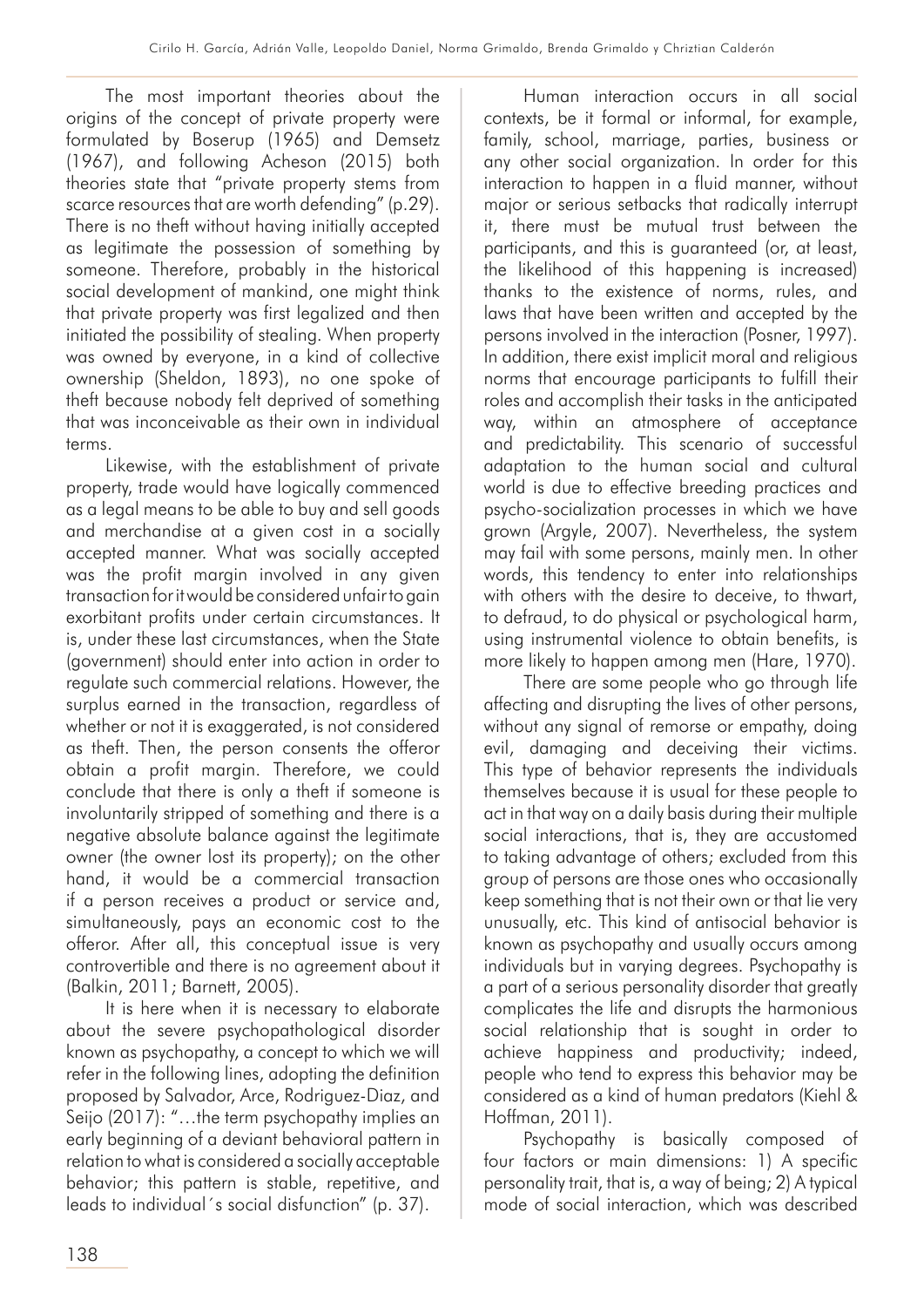and exemplified in the previous paragraphs; 3) A special lifestyle; and 4) A long tine history of breaking the rules of civilized social coexistence, even reaching the commission of crimes that merit jail, such as robbery, violence with firearms or puncture instruments, homicide, economic fraud, rape, etc. (Hare, 2003; Harpur, Hare, & Hakstian, 1989).

The primary aim of this study was to compare the predictive capacity of psychopathy (and two of its main dimensions, the interpersonal factor and the affective factor) and some socio-demographic variables in the prediction of the disposition to steal among prisoners and among persons recruited from the general community.

Theft has attracted the attention of psychiatry and psychology theorists and researchers for a long time and have approached this phenomenon from very different theoretical perspectives. For instance, Levy (1934), Menaker (1939), Tiebout (1930) and Tiebout and Kirkpatrick (1939) approached theft from a psychoanalytic standpoint while Henderson (1981), Luiselli and Pine (1999), Stumphauzer (1976) and Wetzel (1966) used behavioral techniques in an attempt to find ways to reduce it in specific cases, achieving encouraging results. Much research has also been done and several models have been developed on theft and, in general, on antiproductive work behavior, taking into account different personality characteristics (Berry, Ones, & Sackett, 2007; Mount, Ilies, & Johnson, 2006; Mustaine & Tewksbury, 2002; Spector, 2011; Spector & Fox, 2005); to date, few studies have investigated the predictive power of the affective dimension (e.g., shallow affect, callousness, and lack of empathy/remorse) and the interpersonal dimension (e.g., grandiosity, lying) of psychopathy on future criminal behavior and, in particular, on theft (Kahn, Byrd, & Pardini, 2013; Walters, Knight, Grann, & Dahle, 2008).

A large multicultural general community sample of young adults (*M* = 25.76 years old, *SD* = .95) participated in a research conducted by Kahn, Byrd and Pardini (2013); they find that shallow affect, callousness, and lack of empathy/ remorse, in addition to predicting various types of criminal behavior, also predict future theft, but only in Anglo-Saxons and not in African Americans. Nonetheless, several studies found that the interpersonal dimension of psychopathy had a better predictive utility for future criminal

behavior than the affective dimension (Colins, Noom, & Vanderplasschen, 2012; Theobald et al., 2016; Vahl et al., 2014), and even in other studies, those dimensions did not add any predictive value to that of past personal criminal records (Colins, Andershed, & Pardini, 2015). Therefore, this study was performed in order to clarify to some extent these inconsistencies and contradictions in the evidence of the relationship between the components of psychopathy and the disposition to steal.

One of the hypotheses of this study was that the interpersonal dimension of psychopathy would better predict the disposition to steal than the affective dimension. A second hypothesis was that psychopathy would better predict the disposition to steal than age, schooling, and self-perceived socioeconomic status. A third hypothesis was that psychopathy would better predict the disposition to steal in the group of people accused of committing various crimes, including theft or robbery, than in the general community.

The problem addressed in this study refers to the relationship between psychopathological personality variables, such as psychopathy and disposition to steal. Specifically, the research question that was intended to answer was: how much can the variable *disposition to steal* be predicted taking into account the interpersonal and the affective dimensions of psychopathy in comparison to a set of socio-demographic variables (such as age, schooling, and socioeconomic status) in a group of prisoners and in a sample of persons from the general community?

#### **METHOD**

#### •PARTICIPANTS

Two hundred participants were recruited for this study. That sample was composed of two subsamples:

1) One hundred volunteers from general community. The sample was composed of 86 men and 14 women. The main age of these participants was 26.86 years (*SD* = 7.31; range: 19 to 59 years). Average years in school was 10.50 (*SD* = 2.99; range: 0 – 19 years) and the mean self-perceived socioeconomic status was middle - low, (*M* = 4.46; *SD* = 1.31; range: 0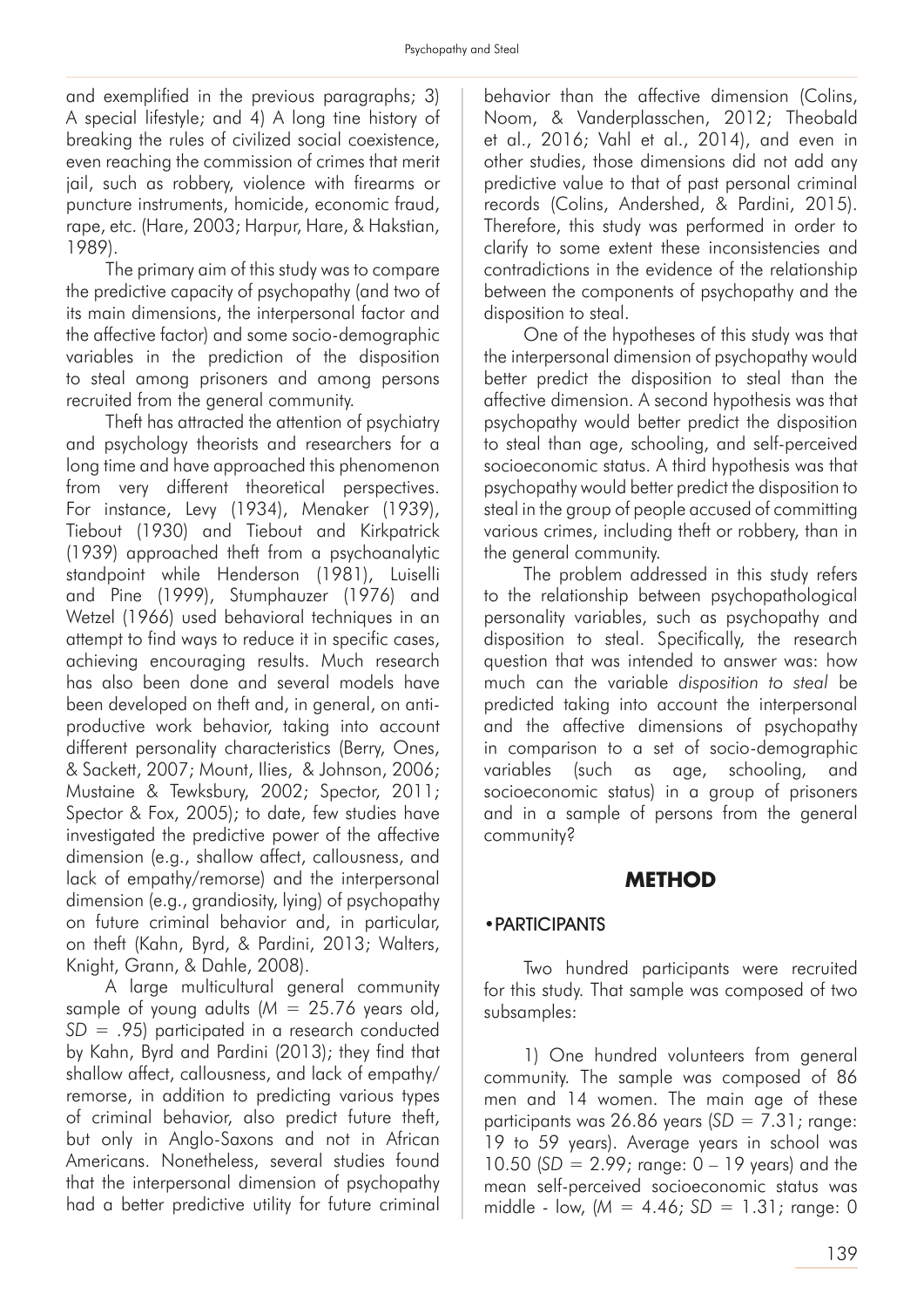to 19). This subsample was composed of 86 men and 14 women.

2) One hundred prisoners inhabiting a state installation of medium security level and who have been incarcerated while expecting sentence from the tribunal. The sample was composed of 86 men and 14 women. The mean age of these participants was 30.21 years (*SD* = 8.42; range: 19 to 60 years). Average years in school was 8.32  $(SD = 2.42;$  range: 0 to 24 years), and the mean self-perceived socioeconomic status was low high (*M* = 2.79; *SD* = 1.26; range: 1 to 6). The mean time of imprisonment was 17.34 weeks (*SD*  $= 11.20$ ; range 1 to 52 weeks)

### •INSTRUMENTS

The affective and interpersonal dimensions of psychopathy were assessed through a selfreport instrument composed of thirteen Liker-type items with high internal consistency ( $\alpha = .92$ ): five to measure lack of empathy (affective dimension), three items to measure grandiosity, and five items to measure the capacity and/or facility to lie to others. The interpersonal dimension is constituted precisely by these last two components. This shortform, Likert-type scale was derived by Garcia et al. (2012) from another scale composed of 36 items, showing goodness of fit and evidence of validity through confirmatory factor analysis (Garcia et al., 2012). In addition, the assessment of the disposition to steal was performed in this study by an instrument introduced for the first time in this study and which is composed of 27 items. Finally, a simple socio-demographic questionnaire designed to obtain information regarding age, sex, years of schooling, and selfperceived socioeconomic status (low-low, lowmedium, low-high, middle-low, middle-middle, middle-high, high-low, high-middle and highhigh).

# •STUDY DESIGN

A quasi-experimental, cross-sectional and survey design has been implemented.

# •DATA ANALYSIS

Statistical calculations were executed through SPSS 21 and AMOS 21. Likewise, the R-Module

was used to perform exploratory factor analysis and Horn´s Parallel Analysis. Also, the Student t, Kolmogorov-Smirnov Z statistical tests, multiple regression analysis and the formulae to estimate effect size were used (Cohen, 1988; Hyde, 2005). To obtain the measuring model of the disposition to steal scale the estimation method of confirmatory factor analysis unweighted least squares was used.

### •PROCEDURE

An undergraduate student from the School of Psychology at Universidad Autónoma de Nuevo León, located in Monterrey, Mexico, and who had enough experience in administration of selfreported instruments, was responsible for data collection. The questionnaires were administered to 100 prisoners of a medium security prison in the state of Nuevo León, known as Center for Prevention and Social Readjustment (CERESO in Spanish) Topo Chico and to 100 residents of the metropolitan area of Monterrey, Nuevo Leon.

In the case of the sub-sample composed of prisoners, the letter of institutional authorization to recruit the subsample of prisoners was obtained. The information was collected at the visitors' room of CERESO, with the collaboration of a federal criminal lawyer. The lawyer asked the prisoners for informed consent to participate in the study, answered their questions and assured them that the information collected would be used for research purposes only and would not affect, in any way, the legal process they were going through. After this step, the interviewer (the psychology student) administered the questionnaire to the participants, gave instructions to complete it and answered any questions regarding the questionnaire. Through several sessions the questionnaires were applied to 20 to 30 participants each time; each participant answered the whole questionnaire in a single session, and the time required to administer/ complete the questionnaire never exceeded to 15 minutes. The number of questionnaires applied in each session was variable because, at each visit, and for different reasons, not all prisoners were available, for instance, sometimes some prisoners were held in an isolation area. The variation in the number of questionnaires applied per week ranged from five to 20, and this subsample of 100 cases was fully collected and interviewed in approximately three months.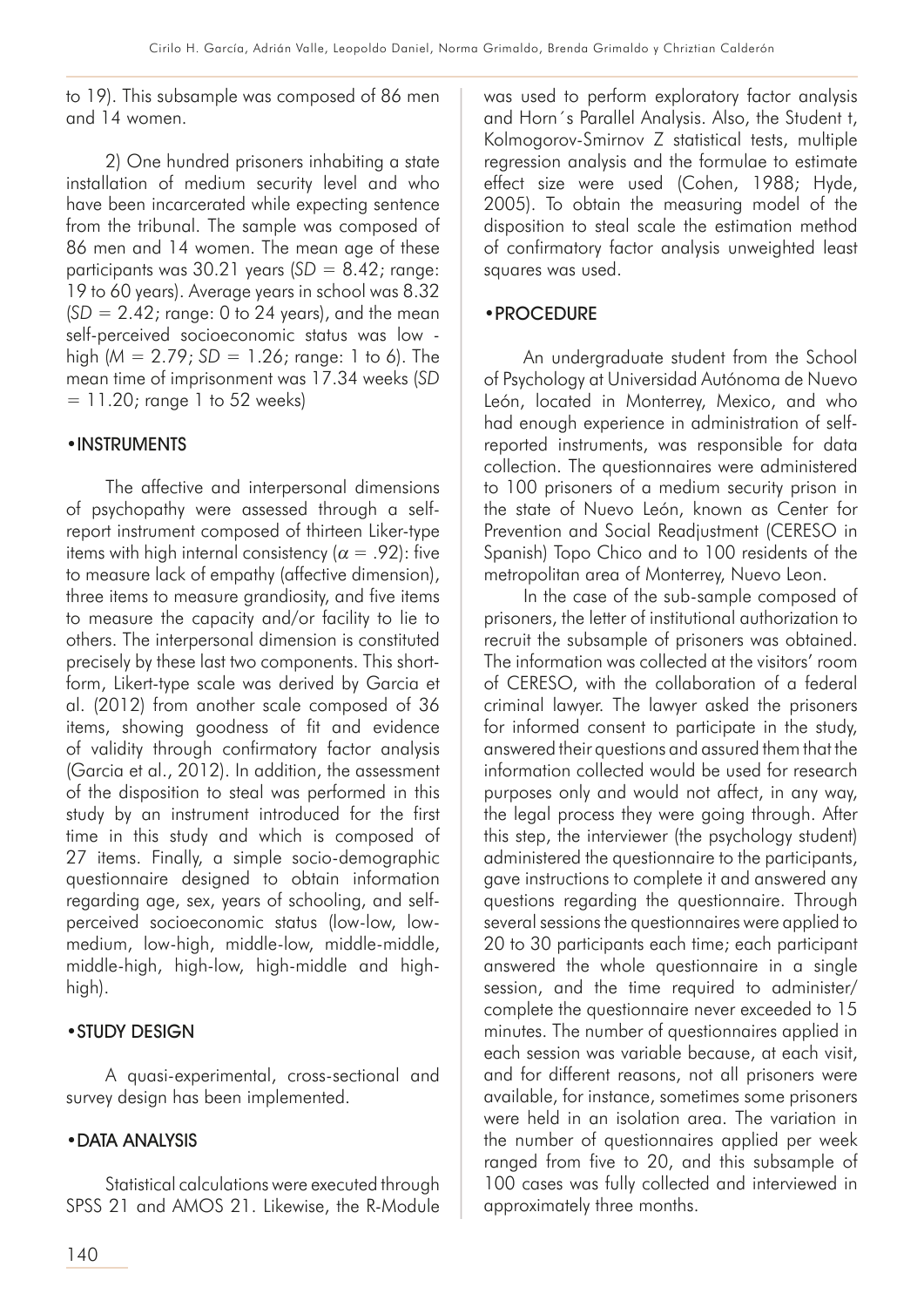On the other hand, after providing informed consent, participants from general community answered the questionnaires at their homes, workplaces, or public spaces.

### **RESULTS**

The measures of central tendency and dispersion are shown in Tables 1 and 2. Table 1 shows mean, median, standard deviation, internal consistency (Cronbach´s coefficient alpha and McDonald´s coefficient omega) as well as the values for *GFI* (Goodness of Fit) and *RMSR* (Root Mean Square Residual) for the 21-item scale that assesses the disposition to steal; after performing exploratory factor analysis. The statistical test Kolmogorov-Smirnov Z used to evaluate normality was non-significant ( $p > .05$ ).

#### •EXPLORATORY FACTOR ANALYSIS

Exploratory factor analysis of the Scale of Disposition to Steal was carried out. The correlation matrix of the 21 items of the scale showed adequate properties for factor extraction. Its determinant tended to  $0$  ( $|R| < .01$ ), the Kaiser-Meyer-Olkin *(KMO)* test for sampling adequacy was higher than .60 (*KMO* = 0.905), and the null hypothesis of equivalence of the correlation matrix to an identity matrix by Bartlett's sphericity test was rejected ( $\gamma^2$  = 2782.35, *df* = 210, N = 200, *p* < .001). Likewise, Horn´s parallel analysis was performed because, according to Courtney (2013), it is one of the methods with highest precision to define the number of factors to retain.

Factor extraction was performed through unweighted least squares estimation method

| Table 1<br>Descriptive statistics, internal consistency (coefficients $\alpha$ and $\varpi$ ), GFI and RMSR. |       |               |           |                |                |     |             |  |  |
|--------------------------------------------------------------------------------------------------------------|-------|---------------|-----------|----------------|----------------|-----|-------------|--|--|
| Scale                                                                                                        | Mean  | <b>Median</b> | <b>SD</b> | Alpha $\alpha$ | Omega $\varpi$ | GFI | <b>RMSR</b> |  |  |
| Disposition to<br>steal                                                                                      | 47.89 | 47            | 12.70     | .93            | .82            | .90 | .06         |  |  |
| F1                                                                                                           | 27.06 | 26            | 7.82      | .90            | .83            | .91 | .06         |  |  |
| F <sub>2</sub>                                                                                               | 20.84 | 21            | 5.87      | .86            | .79            | .93 | .06         |  |  |

| Table 2<br>Descriptive statistics in general community and prison population sub-samples. |       |               |       |  |  |  |  |
|-------------------------------------------------------------------------------------------|-------|---------------|-------|--|--|--|--|
| Scale                                                                                     | Mean  | <b>Median</b> | SD    |  |  |  |  |
| <b>General Population</b>                                                                 |       |               |       |  |  |  |  |
| <b>Disposition to Steal</b>                                                               | 41.35 | 38.5          | 9.82  |  |  |  |  |
| F1                                                                                        | 23.52 | 22            | 6.55  |  |  |  |  |
| F <sub>2</sub>                                                                            | 17.83 | 16.5          | 5.01  |  |  |  |  |
| <b>Prisoners</b>                                                                          |       |               |       |  |  |  |  |
| <b>Disposition to Steal</b>                                                               | 54.43 | 56.5          | 11.88 |  |  |  |  |
| F1                                                                                        | 30.59 | 32            | 7.40  |  |  |  |  |
| F <sub>2</sub><br>23.84                                                                   |       | 24.5          | 5.07  |  |  |  |  |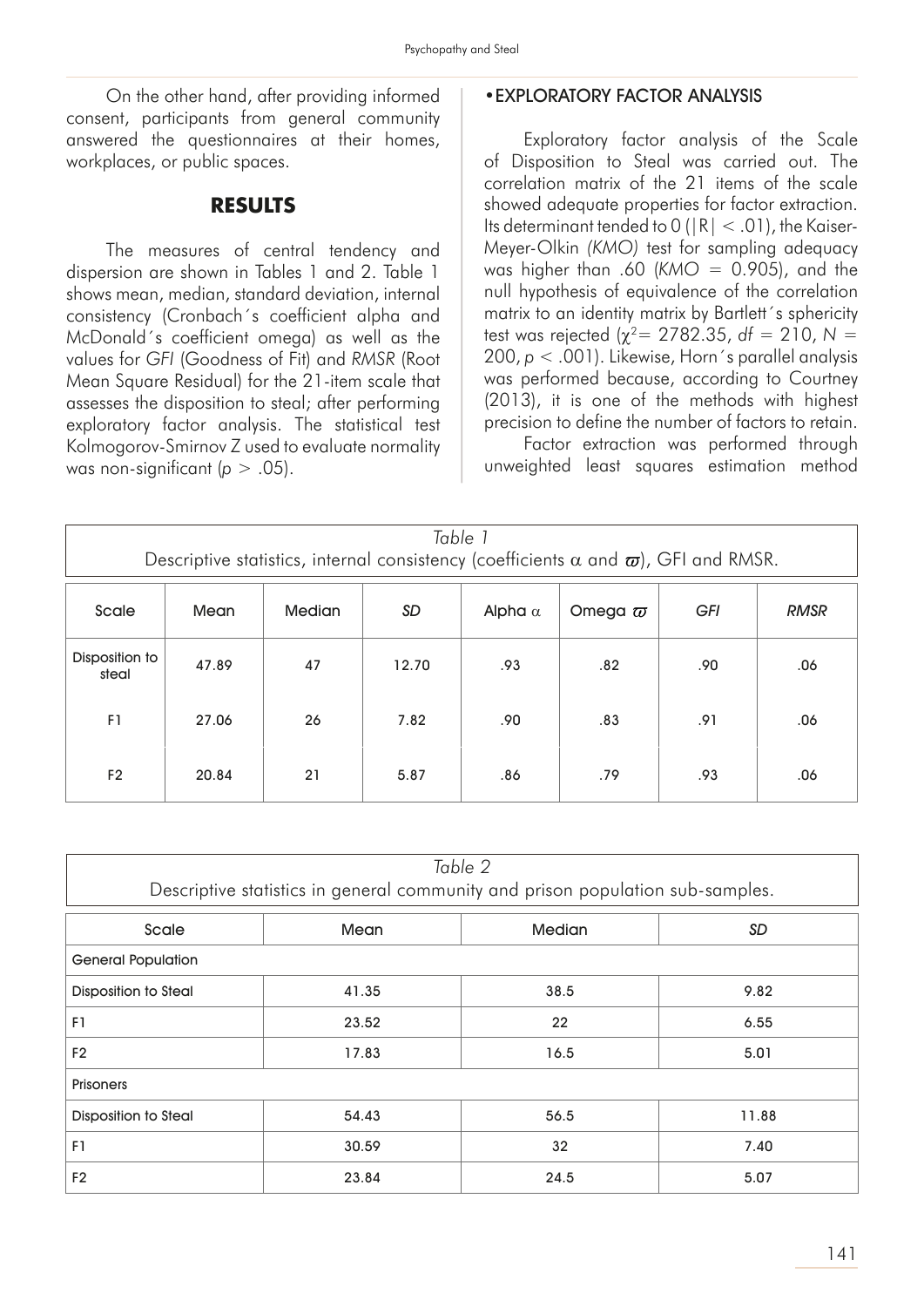# *Table 3*

Factor structure of the 21-item scale for assessing the disposition to steal.

| Item                                                                                                                    | <b>Factors</b> |                |  |
|-------------------------------------------------------------------------------------------------------------------------|----------------|----------------|--|
|                                                                                                                         | F1             | F <sub>2</sub> |  |
| R36. Private property harms the poor.                                                                                   | .81            |                |  |
| R31. No one sins if he/she steals because of hunger.                                                                    | .78            |                |  |
| R19. If I can, I'll keep things that are not my own.                                                                    | .76            |                |  |
| R14. If I can, I'll keep somebody else's money.                                                                         | .66            |                |  |
| R5. It's correct to keep whatever other person has forgotten.                                                           | .60            |                |  |
| R27. Sometimes it is unfair to respect others' properties.                                                              | .59            |                |  |
| R25. The person in charge of sharing out always keeps the biggest bit for himself.                                      | .54            |                |  |
| R16. If I can, I will never pay what I owe.                                                                             | .53            |                |  |
| R7. The real thieves are those entrepreneurs who pay the workers little for their<br>work.                              | .49            |                |  |
| R11. It is a sin to allow some to have little and others to possess very much.                                          | .49            |                |  |
| R3. If my family or myself are lacking something that others have in excess, it is<br>fair to appropriate what we need. | .43            |                |  |
| R26. Sometimes it is convenient to keep something that is not our own.                                                  | .41            |                |  |
| R33. It is false the statement that claims that respect for the rights of others is<br>peace.                           |                | .71            |  |
| R23. A thief that steals from another thief has 100 years or forgiveness.                                               |                | .66            |  |
| R34. The law protects only the rich people.                                                                             |                | .65            |  |
| R39. God forgives the poor when he/she steals.                                                                          |                | .65            |  |
| R32. Stealing because of hunger is morally justified.                                                                   |                | .60            |  |
| R40. In the name of the rights of others the poor ones are exploited.                                                   |                | .55            |  |
| R29. When you are hungry, it is justified to steal.                                                                     |                | .50            |  |
| R21. If I'm going to make more money, I'm able to keep something that is nor<br>my own.                                 |                | .46            |  |
| R28. Only for rich people it is convenient the respect for private property.                                            |                | .45            |  |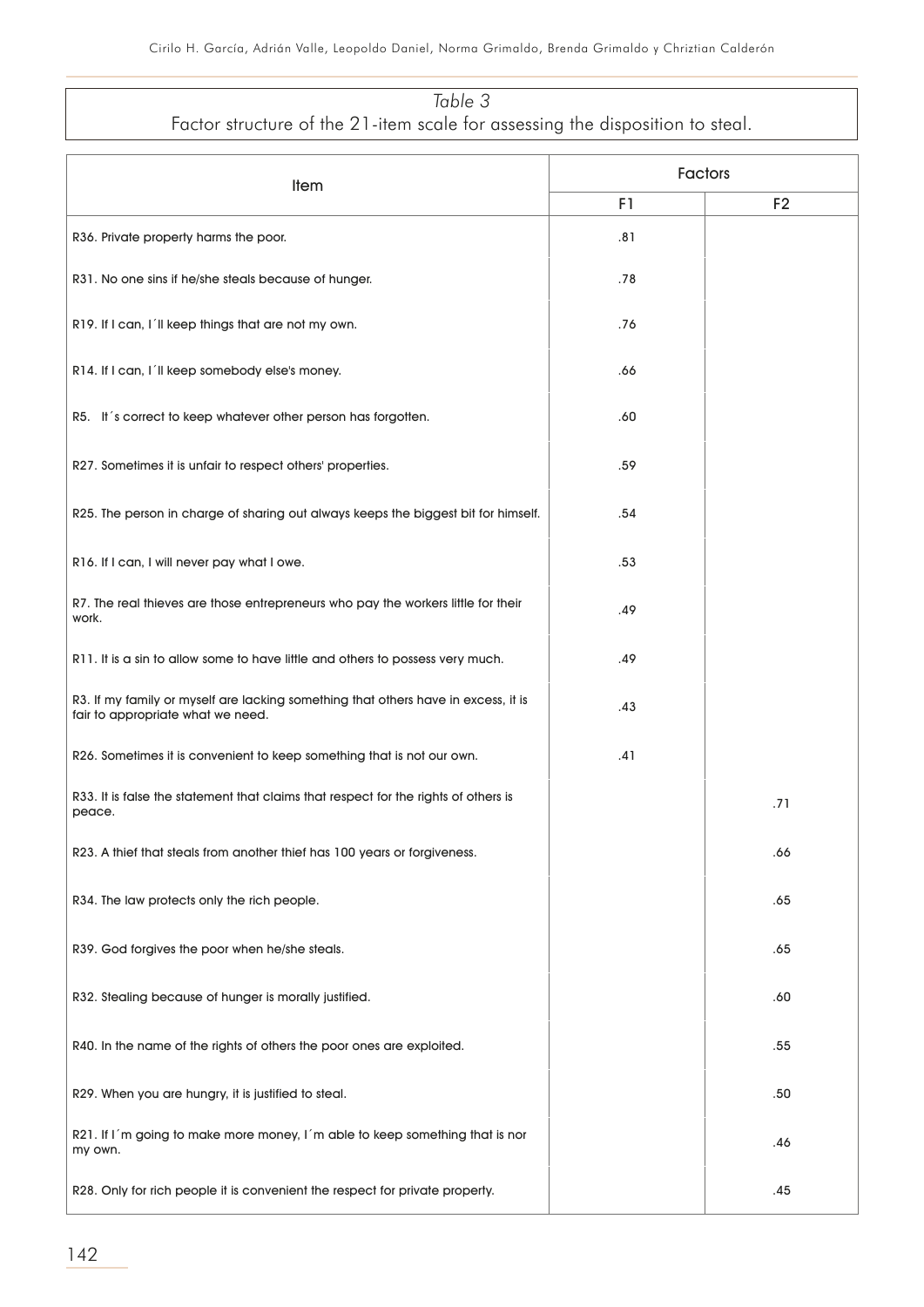followed by an Oblimin rotation. Both the unweighted least squares estimation method and Horn's parallel analysis showed a two-factor structure for the scale of disposition to steal, which accounted for 43.10% of the total variance. The first factor was composed of twelve items and the second factor was composed of nine items. Table 3 shows the factor structure of this scale.

Horn's parallel analysis was performed using Courtney's recommendations (2013). The analysis clearly identified two eigenvalues (8.67 and 1.52), which were above the point of intersection and explained 48.60% of the variance. With this result, the two-factor structure of the scale of disposition to steal was ratified. It is important to mention that Pearson's productmoment correlation matrix (*r*) was used for all the previously described analyzes.

#### •CONFIRMATORY FACTOR ANALYSIS

Although two factors were obtained through exploratory factor analysis, it was decided to test the unidimensionality of the construct through confirmatory factor analysis because the correlation between these two factors was very high (*r* = .82). This allowed the authors to obtain results that provided guidance in the analysis of the predictive utility of psychopathy on the disposition to steal, assuming that this last construct is unidimensional too. The measuring model for the original 27-item scale to assess the disposition to steal was performed through unweighted least squares estimation method because, after performing the non-parametric Kolmogorov-Smirnov test, the distribution of scores did not fit to a normal curve  $(Z_{K_5} = 1.84, p = .02)$ . After eliminating ten items because of having squared multiple correlation (*R²*) coefficients below .30, a final solution composed of 17 items showed goodness of fit.

The items removed were: 1) The real thieves are those entrepreneurs who pay the workers little for their work  $(R^2 = 26\%)$ , 2) It is a sin to allow some to have little and others to possess very much  $(R^2 = 21\%)$ , 3) I am not asking to be given money; what I ask is to be put where I can make it  $(R^2 = 11\%)$ , 4) A thief that steals from another thief has 100 years or forgiveness (*R²*  $= 27\%)$ , 6) It is false the statement that claims that respect for the rights of others is peace  $(R^2 =$ 27%), 7) Stealing is a sin (*R²* = 12%), 8) No one

has the right to accumulate superfluous goods while someone is lacking what is necessary (*R²*  $= 10\%$ , 9) God forgives the poor when he/she steals  $(R^2 = 26\%)$  and 10) In the name of the rights of others the poor ones are exploited (*R²*  $= 24\%$ ).

The goodness of fit of the model for the construct *disposition to steal* was very good: *X²/df*= .96; *RMR* = .05; *GFI* = .98; *AGFI* = .98; *NFI* = .98. The items that were retained had squared multiple correlation (*R²*) coefficients greater than .30. These items were: 1) Often doing justice involves keeping what is not of our own (*R²* = 43%), 2) If my family or myself are lacking something that others have in excess, it is fair to appropriate what we need  $(R^2 = 51\%)$ , 3) It's correct to keep whatever other person has forgotten  $(R^2 = 62\%)$ , 4) We must take away something to others who have properties in excess  $(R^2 = 34\%)$ , 5) It is correct to take away something of what others own in excess (*R²* = 49%), 7) If I can, I will never pay what I owe (*R²*  $= 37\%$ , 8) If I can, I'll keep things that are not my own  $(R^2 = 48\%)$ , 9) If I'm going to make more money, I am able to keep something that is nor my own  $(R^2 = 34\%)$ , 10) The person in charge of sharing out always keeps the biggest bit for himself (*R²* = 54%), 11) Sometimes it is convenient to keep something that is not our own  $(R^2 = 30\%)$ , 13) When you are hungry, it is justified to steal (*R²* = 39%), 14) No one sins if he/she steals because of hunger (*R²* = 47%), 15) Stealing because of hunger is morally justified (*R²* = 37%), 16) The law protects only the rich people (*R²* = 35%) and 17) Private property harms the poor (*R²*= 45%). The internal consistency of the scale, assessed in the whole sample (*N* = 200) through Cronbach's alpha coefficient was high ( $\alpha = .93$ ). Cronbach's alpha coefficient was also high in the subsample (*N* = 100) of prisoners (α = .93, *95% IC*= .91 - .95) but was somewhat lower in the subsample of participants from general community ( $\alpha = .87$ , *95% IC*= .83 to .90).

The internal consistency of the 13-item psychopathy scale, assessed in the whole simple (*N* = 200) through Cronbach's alpha coefficient was acceptable ( $\alpha = .74$ ) and in the subsample (N = 100) of participants from general community  $(\alpha = .74, 95\% \text{ IC} = .66 \text{ to } .81);$  nevertheless, it reached a lower value in the subsample  $(N =$ 100) of prisoners ( $\alpha$  = .64, 95% IC = .52 to .73).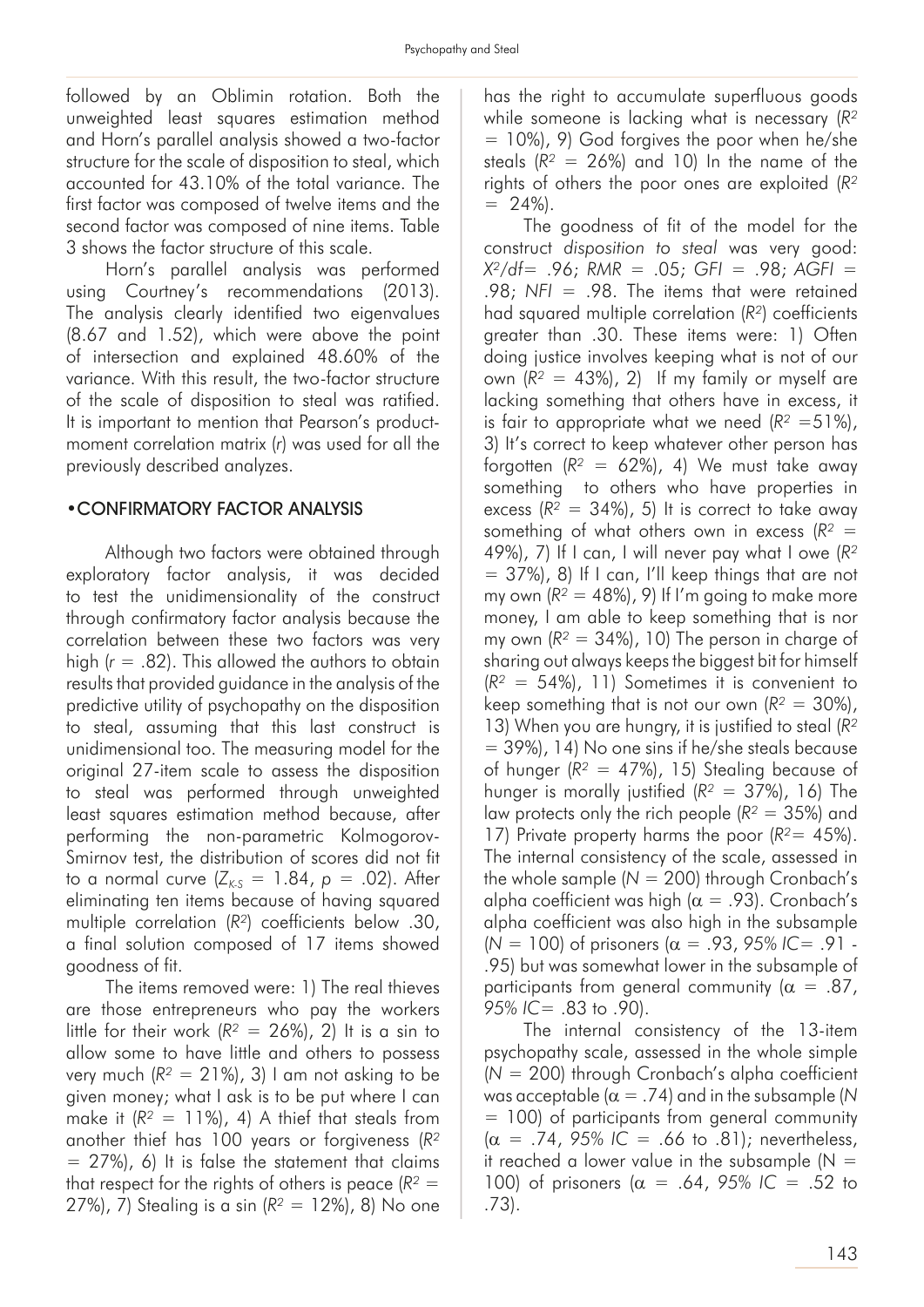#### •MULTIPLE LINEAL REGRESSION MODELS

Several multiple linear regression models were tasted with each subsample: 1) A sociodemographic model, in which the predictor variables were age, years of schooling and self-perceived socioeconomic status while the predicted variable was the disposition to steal; 2) A global psychopathological model, in which the predictor variable was psychopathy and the predicted variable was the disposition to steal; 3) A partial psychopathological model one, in which the predictor variable was de interpersonal dimension of psychopathy and the predicted variable was the disposition to steal; and 4) A partial psychopathological model two, in which the predictor variable was the affective dimension of psychopathy and the predicted variable was the disposition to steal.

In the subsample of participants from the general community, the value of the corrected *R²* coefficient of the socio-demographic model was 1.60% and, according to Cohen (1988), the effect size is not even considered to be small because the value of *R²* is lower than 1.96; none of the predictor variables reached statistical significance ( $\beta$  of age= .10,  $t = 1.01$ ,  $p = .32$ ;  $\beta$  of schooling = .07,  $t =$ .70,  $p = .48$ , and  $\beta$  of socioeconomic status =  $.02, t = .17, p = .86$ ).

In the subsample of prisoners, the value of the corrected *R²* coefficient of the socio-demographic model was 3.20% and, according to Cohen (1988), the effect size is considered to be small because  $12.99\% > R^2 > 1.96\%$ . One predictor variable (age) reached statistical significance ( $\beta$  =  $-24$ ,  $t = 2.36$ ,  $p = .02$ ; nonetheless, two predictor variables did not reach statistical significance: schooling  $(\beta = .04, t = .37, p = .71)$  and selfperceive socioeconomic status  $(\beta = .04, t = .37)$ ,  $p = .71$ ).

In the subsample of participants from the general community, the value of the corrected R² coefficient of the global psychopathological model was 67.90%, and the predictor variable psychopathy reached statistical significance  $(\beta = .83, t = 14.52)$ ,  $p = .001$ ; in the subsample of prisoners, the value of the corrected *R²* coefficient of this model was 72.80%, and the predictor variable psychopathy also reached statistical significance ( $\beta$  = .86, *t* = 16.31,  $p = .001$ ). In both cases, and according to Cohen (1988), since the value of *R²* is higher than 26%, the effect size is considered to be large.

Nevertheless, the affective dimension of psychopathy (partial psychopathological model two), in the subsample of prisoners, yielded a corrected *R²* coefficient of 23% (medium effect size) that was statistically significant  $(\beta = .49, t = 5.53, p = .001)$ , while the interpersonal dimension of psychopathy (partial psychopathological model one) yielded a corrected *R²* coefficient of 75.30% (large effect size) that was also statistically significant ( $\beta$  = .87, *t* = 17.40, *p* = .001). In the subsample of participants from the general community, the affective dimension of psychopathy (partial psychopathological model two) yielded a corrected *R²* coefficient of 51.20% (large effect size), that was statistically significant  $(\beta = .72, t = 10.24, p = .001)$  while the interpersonal dimension of psychopathy (partial psychopathological model one) yielded a corrected *R²* coefficient of 63.40% (large effect size) that was also statistically significant ( $\beta$  =  $.80, t = 13.13, p = .001$ .

After comparing the subsample of participants from the general community (*N* = 100) and the subsample of prisoners  $(N = 100)$ , there are statistically significant differences in the socio-demographic variables: age (*M* = 26.86, *SD* = 7.31; *M* = 30.21, *SD* = 8.43; *t* = 3, *p* = .003; *d* = .43 [medium effect size, according to Hyde (2005) because .65 > *d* > .36 ]), schooling  $(M = 10.15, SD = 3; M = 8.32, SD = 2.43; t$ = 4.75, *p* = .001; *d* = .68 [large effect size, according to Hyde (2005) because 1 > *d* > .66 ]), and socioeconomic status (*M* = 4.46, *SD* = 1.31; *M* = 2.79, *SD* = 1.27; *t* = 9.16, *p*=.001; *d* = 1.29 [very large effect size, according to Hyde (2005) because *d* > 1 ]). Likewise, there are statistically significant differences between the two subsamples in the level of psychopathy  $(M = 53.04, SD = 10.91;$ *M* = 63.29, *SD* = 9.33; *t* = 7.14, *p* = .001; *d*  $= 1.01$  [very large effect size, according to Hyde (2005) because  $d > 1$ ]) and the disposition to steal (*M* = 47.49, *SD* = 12.12; *M* = 63.93, *SD* = 14.85; *t* = 8.58, *p* = .001; *d* = 1.22 [very large effect size, according to Hyde (2005) because *d* > 1]). The levels of psychopathy and disposition to steal are higher in the subsample of prisoners than in the subsample of participants from the general community. These analyses were performed because there were not missing data.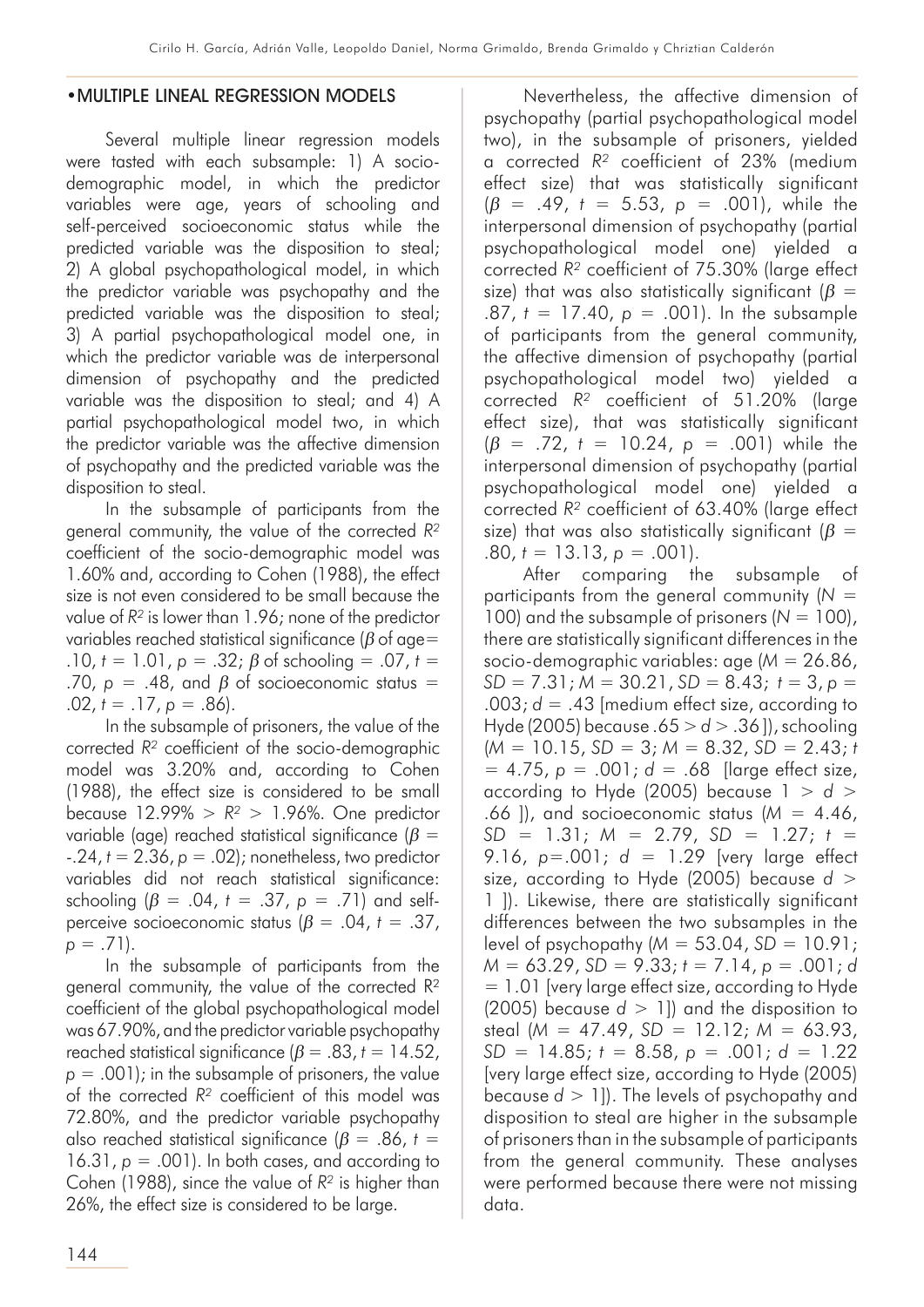# **DISCUSSION**

The results of this research support the first hypothesis regarding the disposition to steal, that is, the disposition to steal is better predicted by the interpersonal dimension of psychopathy than by the affective dimension, and this is true for both subsamples, although the affective dimension has a higher weight in the subsample from the general population than in the subsample of prison population.

These results are concordant with the findings reported by Kahn, Byrd, and Pardini (2013) and Walters et al., (2008). The two dimensions of psychopathy assessed in this research were: 1) Interpersonal dimension (A-Grandiosity, three items [1A I am surrounded by lots of dumb and stupid people, 2A Only dumb people get robbed, 3A Dumb people deserve to be deceived]; B-Lying, five items[1B It is justified to lie to protect yourself, 2B I enjoy deceiving others, 3B I enjoy lying, 4B Lying is justified in order to get what you want, 5B The best thing I can do is to tell the truth]) and 2) Affective dimension (Lack of empathy, five items): 1-If I do harm to others is because they deserve it, 2- I manipulate other people to get what I want, 3- It is correct to make others suffer if they deserve it, 4- I feel the pain of others in my own flesh, and 5- I reach my goals taking other people into account.

The fact that psychopathy and its interpersonal and affective dimensions are efficient to predict the disposition to steal in the subsample of participants from the general community has implications that deserve attention. It is quite possible that participants in the subsample of the general community also have, to some degree, the affective and interpersonal dimensions of psychopathy, but have not (so far) violated social norms to commit flagrantly the crime of theft and being imprisoned due to theft, or it might be the case that they have committed theft but those affected have not proceeded to sue; or it might be also possible that they have been accused but have not been sentenced, or well, no one has discovered nor accused them as the perpetrators of a theft, having prevailed the impunity.

All or some of these assumptions receive the empirical support that in both subsamples it was found a not very different percentage of participants considered to be, or diagnosed as, psychopaths if we take into account the

criterion proposed by Patrick & Iacono (1989) for such a diagnosis, that is, to obtain a score in the highest third of scores of the scale (this criterion was fulfilled by 20% of the sample of prison population and 12% of participants from the general community). Nevertheless, the very large effect size that was found in the mean differences of global psychopathy and disposition to steal in both subsamples reveals the huge social importance that this diagnosis possesses, a diagnosis that characterized very well both social segments. Thus, it would be very important for decision makers to take into account this knowledge and use it someway, particularly in the administration of justice, and for using some therapeutic approaches intended to reduce this psychopathological disturbance, for example, cognitive-behavioral therapy (Arce, Fariña, & Novo, 2014). The scale to assess psychopathy could be used as a means, weighted with other elements, for the selection of personnel in those organizations in which the employees will have access to the management of money or the accounts of clients, for instance, cashiers of bank executives.

Regarding the second hypothesis of this study which asserted that psychopathy would predict the disposition to steal better than sociodemographic variables (age, schooling and selfperceived socioeconomic status), the results show that the hypothesis is supported by the empirical evidence obtained from both subsamples. Regarding the third hypothesis, that asserted that psychopathy would better predict the disposition to steal in the group of persons accused of various crimes, including theft/robbery than in the group of participants from the general community, the findings point clearly in that direction,

A limitation of this study is that it was not recorded how many participants from the subsample of prison population accused of a crime (including theft/robbery) were, indeed, exclusively accused of theft/robbery. It would be convenient, in future studies, to include only prison population accused exclusively of theft/robbery in order to verify the replicability of the findings reported here. A second limitation was that since this study lacked information about criminal history and personality disorders (antisocial personality disorder or borderline personality disorder), it was not possible to say how many prisoners could have had a tendency or disposition to become a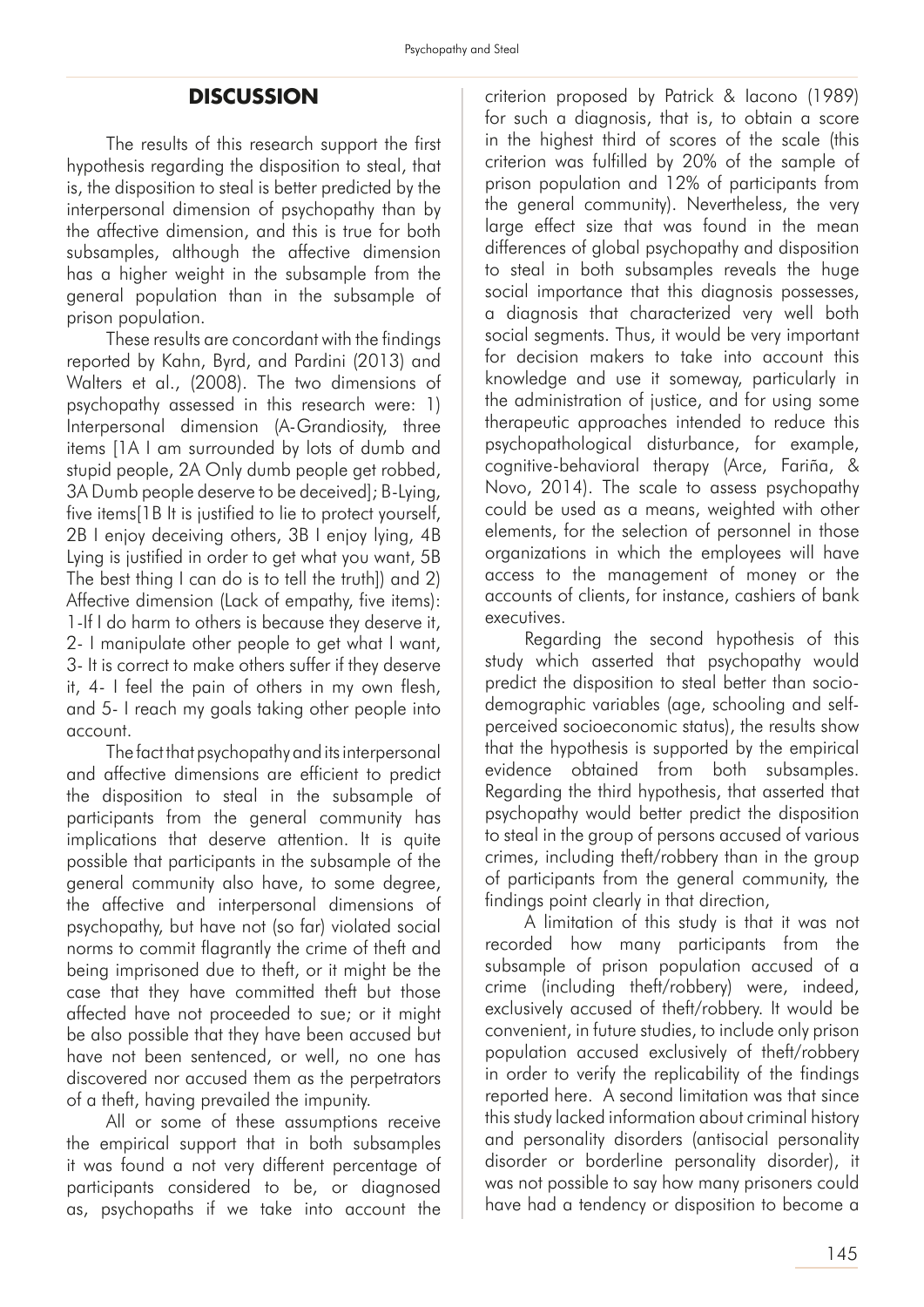batterer or a rapist (Herrero, Torres, Fernandez-Suarez, & Rodriguez-Diaz, 2016; Martinez-Catena & Redondo, 2017). Likewise, it would be convenient, in future studies, to use a research design with paired samples to compare not only prison population accused of theft/robbery but also prison population convicted for having committed that crime, as well as a matched subsample composed of persons from the general community. This last suggestion is raised because there is a certain unknown percentage of prison population accused of theft/robbery who do not reach any sentence because the commission of the crime is not credited or because they are, indeed, innocent.

A product derived from the present study was the creation of a new scale to assess the disposition to steal, which can be used mainly in Latin America for purposes of investigation, diagnosis and intervention, since it has been shown that these scales fulfilled the necessary and appropriate psychometric requirements (validity and reliability) in order to be able to recommend its use. Furthermore, each one of the two subscales (one of nine items and one of 12 items) that were found in this study can be used as equivalent short forms to assess the construct. Since the whole scale and its two subscales are self-report, Likert-type instruments, they have the advantage of efficiency regarding administration time and effectiveness due to the low cost of their use (Lilienfeld & Fowler, 2006).

It remains to be determined, in future research, why the affective dimension of psychopathy did have an important predictive value in the disposition to steal in the subsample composed of participants from the general community  $(R^2 =$ 51.20%) and this did not happen in the subsample composed of the prison population  $(R^2 = 23\%)$ . Probably, owing to the fact that the affective dimension was assessed taking into account only its component of lack of empathy, the data may be pointing out that when persons lack identification with others or when they do not care about what others think or need, then they are prone to keep, in a given moment, what is not their own; this phenomenon also occurs in the subsample of prison population, but in a lesser proportion, suggesting that the affective dimension does not play an important role in the disposition to steal among them.

Likewise, it also deserves to be noted that the

predictive value of the interpersonal dimension of psychopathy is almost as high in the subsample of prisoners ( $R^2 = 75.30\%$ ) as in the subsample of participants from the general community  $(R =$ 63.40%). Perhaps, the fact of having the disposition to steal, in a given moment, or the planning of a theft/robbery, involves lying, deceiving, defrauding the trust of others, and probably also requires a degree of underestimation of the ability of the deceived ones to realize of the intentions of the scammers, or that when the deceived ones become able to realize of the intentions of the scammers, they (the scammers) will be already out of reach; apparently, these considerations might be operating both in the people of the general community prone to stealing, as well as in the group of prisoners, but to a greater degree in the latter group.

Finally, owing to the contradictory nature of the reported findings about the importance of the affective and interpersonal dimensions of psychopathy as a risk factor to predict criminal behavior, it is probably better to wait for more research to be done about this matter before taking a decision in favor or against these empirical findings (Colins, Andershed, & Pardini, 2015).

The differences found may respond, among other things, to the fact that different self-report instruments have been used to assess those dimensions and might be, in some sense, only useful in the samples (or contexts) where they were generated; thus, they may lack sufficient external validity to achieve a more generalizable knowledge. In other words, an effort is needed in this area in order to integrate, in a single instrument of sufficient validity and reliability, the different efforts that have been done so far in different samples and contexts, even in the same region or country (Garcia-Cadena et al., 2016).

#### • Conflict of interest

The authors declare no conflict of interest.

# **REFERENCES**

- Acheson, J. M. (2015). Private land and common oceans. Analysis of the development of property regimes. *Current Anthropology, 56*(1), 28-55.
- Arce, R., Fariña, F., & Novo, M. (2014). Competencia cognitiva en penados primarios y reincidentes: Implicaciones para la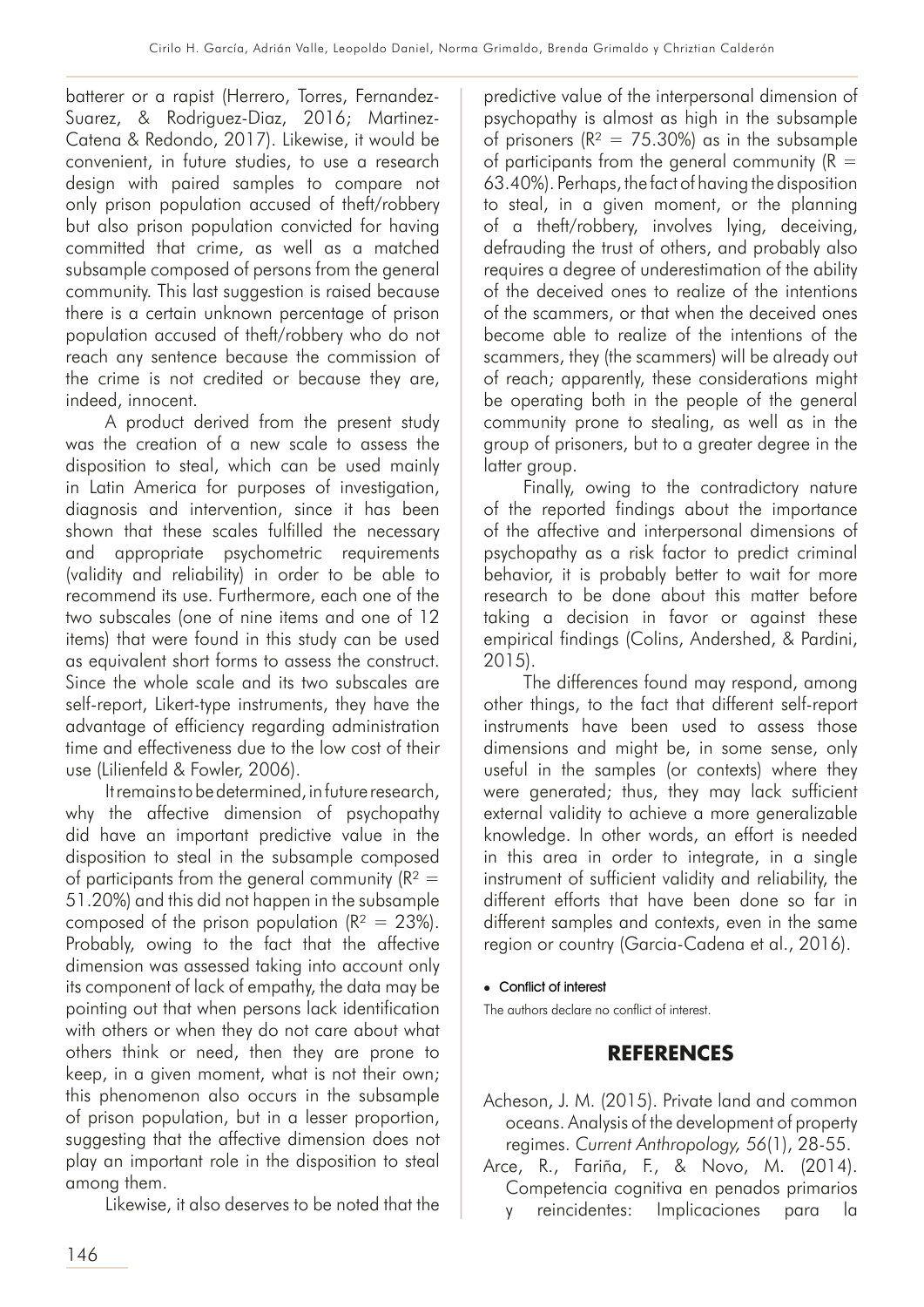reeducación. *Anales de Psicología, 30* (1), 259- 266. doi:[10.6018/analesps.30.1.158201](http://dx.doi.org/10.6018/analesps.30.1.158201)

- Argyle, M. (2007). *Social Interaction*. New York: Routledge.
- Balkin, J. M. (2011). *Living Originalism*. Cambridge: Harvard University Press.
- Barnett, R. E. (2005). *Restoring the Lost Constitution*. Princeton: Princeton University Press.
- Berry, C. M., Ones, D. S., & Sackett, P. R. (2007). Interpersonal deviance, organizational deviance and their common correlates: A review and meta-analysis. *Journal of Applied Psychology, 92*, 410-424. doi[:10.1037/0021-](http://dx.doi.org/10.1037/0021-9010.92.2.410) [9010.92.2.410](http://dx.doi.org/10.1037/0021-9010.92.2.410)
- Boserup, E. (1965). *The Conditions of Agricultural Growth: The Economics of Agrarian Change Under Population Pressure*. Chicago: Aldine.
- Cohen, J. (1988). *Statistical Power Analysis for The Behavioral Sciences.* Mahwah: Lawrence Erlbaum Associates.
- Colins, O. F., Noom, M., & Vanderplasschen, W. (2012). Youth psychopathic traits inventory– short version: A further test of the internal consistency and criterion validity. *Journal of Psychopathology and Behavioral Assessment, 34*(4), 476-486. doi:[10.1007/s10862-012-](http://dx.doi.org/10.1007/s10862-012-9299-0
) [9299-0](http://dx.doi.org/10.1007/s10862-012-9299-0
)
- Colins, O. F., Andershed, H., & Pardini, D. A. (2015). Psychopathic traits as predictors of future criminality, intimate partner aggression, and substance use in young adult men. *Law and Human Behavior, 39*(6), 547-558. doi:[10.1037/lhb0000148](http://dx.doi.org/10.1037/lhb0000148)
- Courtney, M. (2013). Determining the number of factors to retain in EFA: Using the SPSSR-Menu v2.0 to make more judicious estimations. *Practical Assessment, Research & Evaluation, 18*(8), 1-14.
- Demsetz, H. (1967). Toward a theory of property rights. *American Economic Review, 57*(2), 347–359.
- García, C. H., Moral, J., Frías, F., Valdivia, J. A., & Díaz, H. L. (2012). Family and sociodemographic risk factors for psychopathy among prison inmates. *The European Journal of Psychology Applied to Legal Context, 4*(2), 119-134.
- García-Cadena, C. H., Téllez-López, A., Ramírez-Aguillón, G., Ramírez-Hernández, E., & Pérez-Cota, E. J. (2016). Toward a Global Conceptualization and Measurement in Positive

Psychology. In Bowers (Ed.), Psychological Well-Being. *Cultural Influences, Measurement Strategies and Health Implications* (pp. 21-42). New York: Nova Science Publishers.

- Hare, R. D. (1970). *Psychopathy: Theory and Research*. Hoboken: John Wiley & Sons In
- Hare, R. D. (2003). *Manual for the Hare Psychopathy Checklist–Revised*. Toronto: Multi-Health Systems.
- Harpur, T. J., Hare, R. D., & Hakstian, A. R. (1989). Two-factor conceptualization of psychopathy: Construct validity and assessment implications. *Psychological Assessment, 1*(1), 6-17. doi:[10.1037/1040-3590.1.1.6](http://dx.doi.org/10.1037/1040-3590.1.1.6)
- Herrero, J., Torres, A., Fernández-Suárez, A., & Rodríguez-Díaz, F. J. (2016). Generalists versus specialists: Toward a typology of batterers in prison. *The European Journal of Psychology Applied to Legal Context, 8*, 19-26. doi:[10.1016/j.ejpal.2015.09.002](http://dx.doi.org/10.1016/j.ejpal.2015.09.002)
- Henderson, J. Q. (1981). A behavioral approach to stealing: A proposal for treatment based on ten cases. *Journal of Behavior Therapy and Experimental Psychiatry, 12*(3), 231-236. doi:[10.1016/0005-7916\(81\)90051-3](http://dx.doi.org/10.1016/0005-7916(81)90051-3)
- Hook, J. (1993). Judgments about the right to property from preschool to adulthood. *Law and Human Behavior, 17*(1), 135-146. doi:[10.1007/BF01044542](http://dx.doi.org/10.1007/BF01044542)
- Hyde, J. S. (2005). The gender similarities hypothesis. *American Psychologist, 60*(6), 581- 592. doi[:10.1037/0003-066X.60.6.581](http://dx.doi.org/10.1037/0003-066X.60.6.581)
- Kahn, R. E., Byrd, A. L., & Pardini, D. A. (2013). Callous-unemotional traits robustly predict future criminal offending in young men. *Law and Human Behavior, 37*(2), 87-97. doi:[10.1037/](http://dx.doi.org/10.1037/b0000003) [b0000003](http://dx.doi.org/10.1037/b0000003)
- Kiehl, K. A., & Hoffman, M. B. (2011). The criminal psychopath: History, neuroscience, treatment, and economics. *Jurimetrics, 51*, 355-397.
- Levy, E. (1934). Psychoanalytic treatment of a child with a stealing compulsion. *American Journal of Orthopsychiatry, 4*(1), 1-23. doi:[10.1111/j.1939-0025.1934.tb06272.x](http://dx.doi.org/10.1111/j.1939-0025.1934.tb06272.x)
- Lilienfeld, S. O., & Fowler, K. A. (2006). The selfreport assessment of psychopathy: Problems, pitfalls, and promises. In C. Patrick (Ed.), *Handbook of psychopathy* (pp. 107-132). New York, NY: Guilford Press.
- Luiselli, J. K., & Pine, J. (1999). Social control of childhood stealing in a public school: A case study. *Journal of Behavior Therapy and*